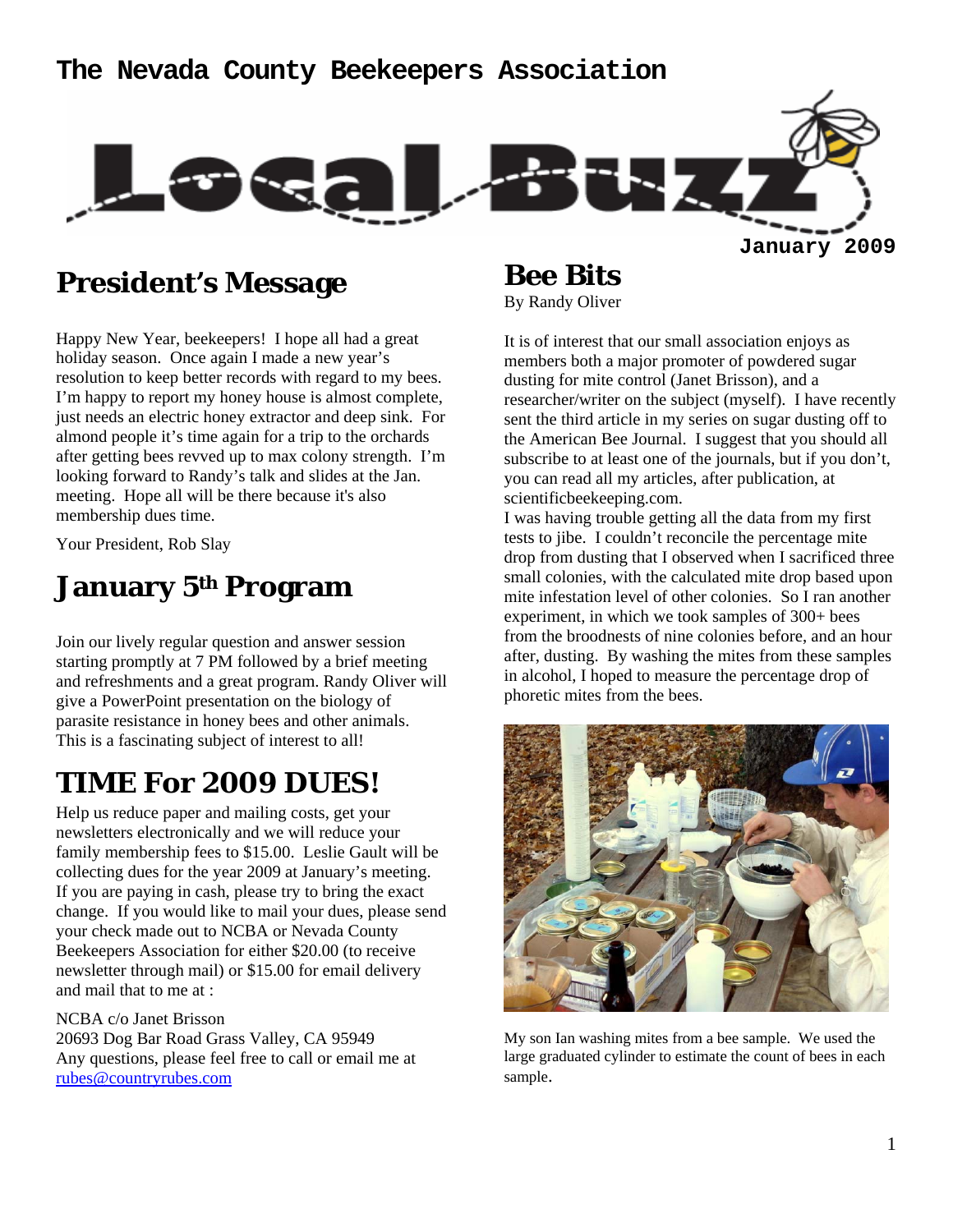As is often the case, the results surprised us. In four of the nine colonies the after-dusting mite level was higher in the sample than prior to dusting! What became apparent was that a 300-bee sample is simply not a good indicator of mite level. However, by pooling the data I was able to salvage something useful—I confirmed that sugar dusting gives a pretty accurate assessment of mite infestation level. A strong colony with a 1% mite infestation will drop about 3-4 mites in the first 10 minutes after dusting. This number should give you a handle on your mite infestation level.

Well, winter sure hit us and our bees by storm! We went from 65° flight weather with plenty of pollen coming in, to a foot of icy snow in a period of less than two days. The marvel is that the honey bee is a tropical insect that has adapted for life in a temperate climate. If bees chill below 41°, they die. That they can handle swings of temperature like we recently saw attests to their remarkable abilities.

The national beekeeping conventions both take place in January. One is in Sparks, and would be worth the drive if you are interested (and if I-80 is open). Items of interest from recent conventions are the consensus that coumaphos (the white Checkmite strips) are bad news for bee colonies. Dr. Jerry Bromenshenk's team has been able to create color graphs of the weekly changes in virus levels and species composition within colonies. There have also been some advances on the pesticide front. The election of Barak Obama signifies that science and logic may again become part of the decision making process in Washington, DC. This means that the EPA may be able to get back into the business of protecting the environment, and all of us that live in it. The timing is fortuitous, since two major meetings concerning beekeepers and pesticides recently took place. The first was at Lake Tahoe, and I was privileged to be a part. A hand picked group of beekeepers met with representatives of Bayer CropScience, bee scientists, the Almond Board, and State regulators. Bayer, a major manufacturer of pesticides worldwide, offered to work with beekeepers to better avoid problems with their pesticides. This involves the sharing of data, plus beekeeper input into the experimental design of future pesticide toxicity testing. Other pesticide manufacturers are already wanting to join the group! This is very exciting.

The second meeting took place between a group of Eastern beekeepers and the EPA. A good dialog was started, and I have hopes for the future. By the way, the editor of Bee Culture magazine, Kim Flottum, writes a blog on honey bee issues at The Daily Green http://www.thedailygreen.com/environmentalnews/blogs/. You can get feel for some of the issues facing beekeepers at the national level.

Happy New Year to all, and best wishes for a great season! Randy Oliver

### **For Sale**

For Sale: Country Rubes Combo Screened Bottom Boards Special NCBA Club Price! Call Janet for details. 530-913-2724 or email at rubes@countryrubes.com.

### **Mann Library Expands Online Library of Rare Beekeeping Volumes**

Submitted by Janet Brisson

Our club contributed to this project last year; we can go online and see 1861 pages of the American Bee Journal. Take look, it's wonderful, the original pages scanned in.

#### http://bees.library.cornell.edu/

Cornell University's Albert R. Mann Library is delighted to announce the addition of the first twenty volumes of The American Bee Journal, a key American beekeeping publication, to its Hive and the Honeybee online library of historical beekeeping materials.

U.S. beekeepers will be familiar with The American Bee Journal, the first English-language journal devoted to the beekeeping field. First published in 1861, The American Bee Journal featured contributions by major figures of 19th century American apiculture such as L.L. Langstroth, Henry Alley, Moses Quinby, A.I. Root and others. Still being published today, the ABJ exists as a monument to the long history of American beekeeping and the ingenuity of its practitioners.

The ABJ's first twenty volumes, now available at http://bees.library.cornell.edu/ , cover the years 1861 through 1884. From observations on Chinese methods for harvesting honey to tips on the use of wild onions and other herbs as honey plants, these early volumes present a treasure trove of often beautifully illustrated details on the theory and practice of 19th century American beekeeping. Online access to ABJ's early volumes is the result of a multi-year initiative supported by beekeepers from across the United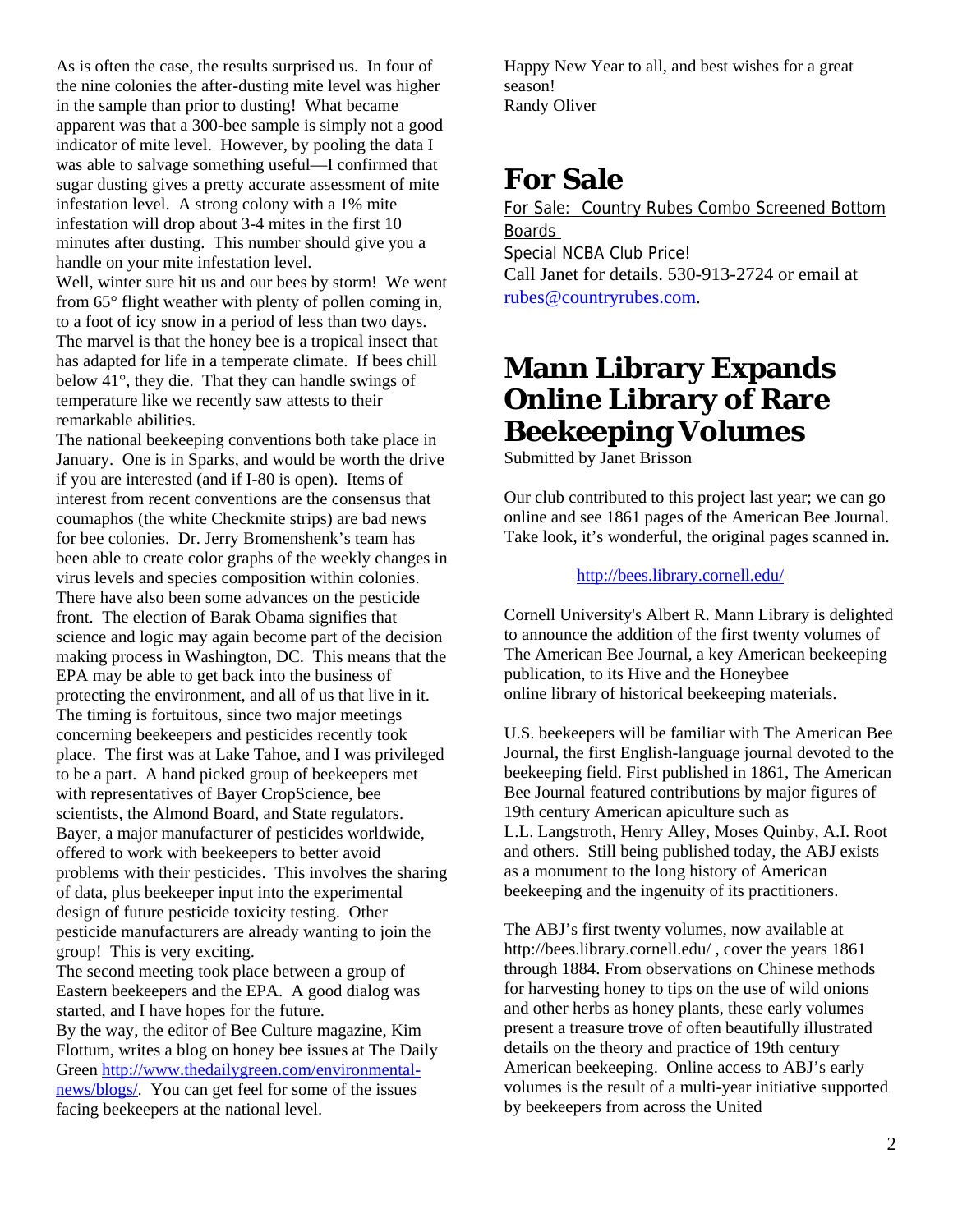States. Contributions sent in from beekeeping associations from California to Maine made the digitization of these volumes possible, while matching funds from Mann Library's preservation program have supported the scanning of an additional twenty volumes that will be available online by Spring 2009. The Hive and the Honeybee is a free, full text digital archive of selected works from Mann Library's E. F. Phillips Collection, one of the world's most comprehensive apicultural libraries. This growing online archive, generously supported by American beekeepers, offers ready access to works of historical importance and usefulness to both scholars and practicing beekeepers today. In addition to the newly added volumes from The American Bee Journal, the site currently offers over thirty key historical monographs, including classics such as the 1623 edition of Charles Butler's The Feminine Monarchie, and Samuel Hartlib's work, The Reformed Commonwealth of Bees, published in 1655.

Thanx to Mann Library and the generous donation of all beekeepers & beek associations who have made this possible!



#### **Sacramento Beekeeping Supplies**

- Complete line of all beekeeping supplies
- American dealer for Sheriff suits
- Gifts-bee themed children's wear, tableware, garden décor, etc
- Books—children's beekeeping, homemade cosmetics, candles
- Beeswax candles, molds, waxes (soy and paraffin too) dyes, scents, and wicks
- Honeycomb sheets for rolling candles—35 colors

2110 X Street, Sacramento, CA 95818 (916) 451-2337 fax (916) 451-7008 Webpage at www.sacramentobeekeeping.com email: info@sacramentobeekeeping.com Open Tuesday through Saturday 10:00 – 5:30 **MAIL ORDERS RECEIVE QUICK SERVICE**

## **December Minutes**

The December meeting was a Christmas potluck and pirate gift exchange. Thanks to all the people who brought such delicious food!

### Cottage Cosmetics

A how-to guide for making fine olive oil soap and all natural personal care products using beeswax is available from local author and herbalist, Linnie McNaughton. The guide includes detailed instructions. To order send a check for \$15 to: Green Blessings 21055 Dog Bar Road Grass Valley 95949 Call (530) 906-0831 For more information & to register for classes go to secure website: greenblessings.com or call Linnie at: (530) 906-0831

### **This Month's Bee Events**

Jan 6-10 American Honey Producers Association Convention, Fresno

Jan 13-17 North American Beekeeping and American Beekeeping Federation Conference, Nugget Casino Reno/Sparks. The convention includes a Fri/Sat serious sideliner convention, see information at http://www.regonline.com/builder/site/Default.aspx?eve ntid=683003. Registration is \$175/125/75 for full conference/two days/one day attendance. If no email you may call 912-427-4233.

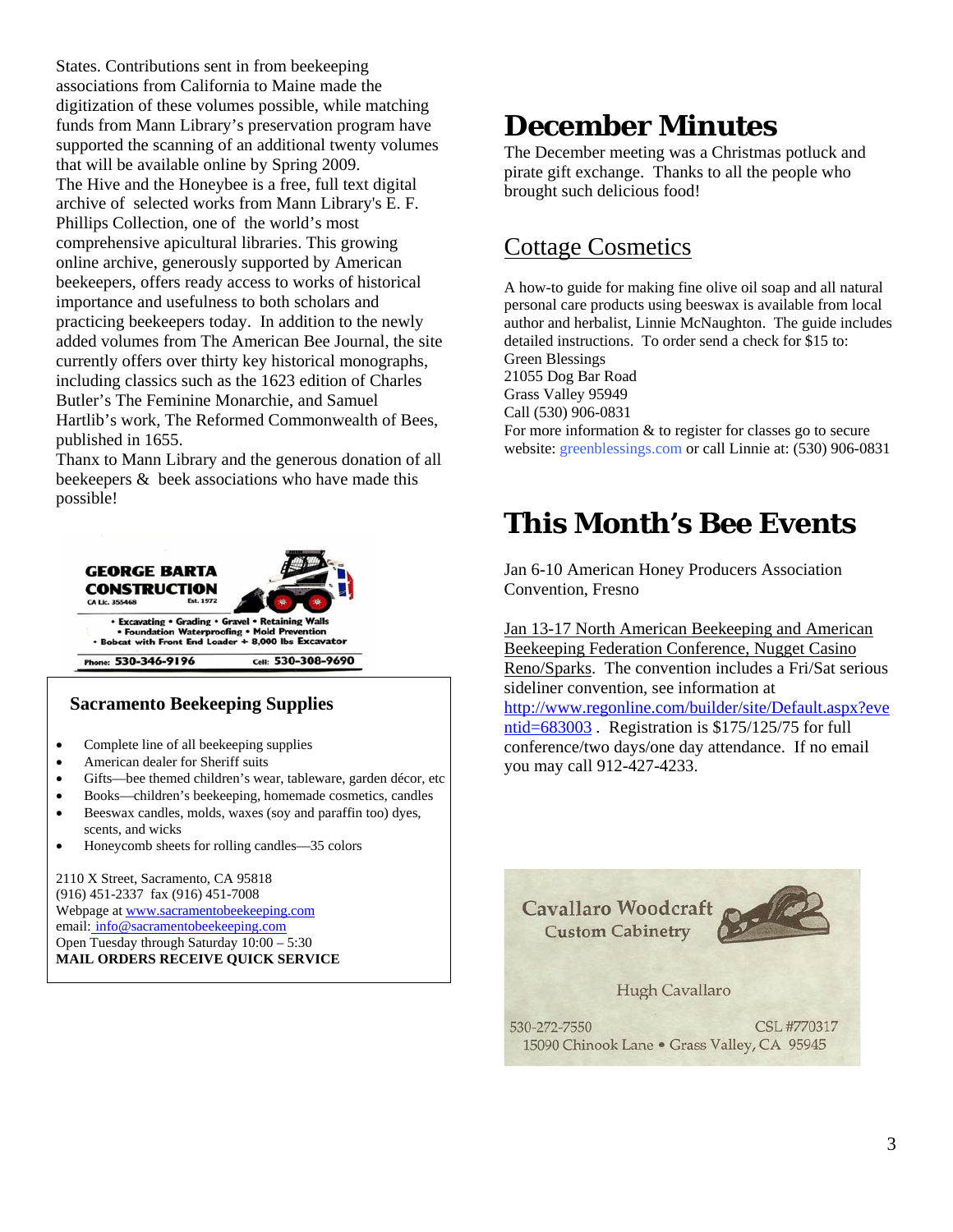

### **Bear Convicted**

From the UK news media Telegraph, submitted by Tynowyn Slattery

A bear who could not keep its paws out of a beekeeper's hives has been convicted of theft and criminal damage by a court in Macedonia but the honey-stealing bear was nowhere to be seen as the court in Bitola handed down its judgment. The case was brought by a frustrated beekeeper, who, after a protracted battle, turned to the law to stop the bear from attacking his beehives. Zoran Kiseloski said he tried to keep the bear away by playing thumping "turbo-folk" music and buying a generator to light up the area. "I tried to distract the bear with lights and music because I heard bears are afraid of that," Mr. Kiseloski told the Dnevnik newspaper." So I bought a generator, lit up the area and put on songs, "But when the generator ran out of power and the music fell silent, the bear was back. It attacked the beehives again," said Mr. Kiseloski.

The court found the bear guilty and, since it had no owner and belonged to a protected species, ordered the state to pay the  $140,000$  denars  $(\text{\textsterling}1,724)$  damage it caused to the hives.

There was no information on the whereabouts of the bear.

# **Feeling Old?**

Try this: Ralph Waldo McBurney (October 3, 1902 — ), usually known as 'Waldo', is said to be the oldest living worker in the United States. At age

106, he still lives and works as a beekeeper in the city of Quinter, Kansas. Although he was born in Quinter and has lived in the Quinter area for many years, he has also lived near the Kansas cities of Sterling and Beloit.

(submitted by Janet Brisson)

# **Register Your Hives by January 31st**

Jeff Pylman, Nevada County's Agricultural Commissioner, has been working closely with the beekeeping community in recent years to make sure that local beekeepers register their hives. The hive registration program allows the Ag Commissioner's office to track and monitor the number hives in the County in order to be able to support beekeeping in proportion to the amount of local activity (no bees, no support activity). Just as importantly, you can request to be notified of pesticide spraying in your area when the chemical has the potential to affect your bees.

In 1993, the Nevada County Board of Supervisors waived the registration fee for hobby beekeepers, defined as those having less than 10 hives. If you have 10 or more hives, a \$10 registration fee is required. Both hobby and non-hobby beekeepers are required by state law to register their apiaries with the County Ag Commissioner. Our Ag Commissioner has requested that we register by January 31<sup>st</sup> each year.

In this time of increasing difficulty in maintaining bees, we all know the benefits of keeping our hobby and livelihood on the radar screen. The NCBA supports the hive registration program, and we encourage you to participate. If you have not received your renewal letter from the Ag Commissioner's office, or this is your first time to register your hives, you may call the Ag Commissioner's office at 273-2648.